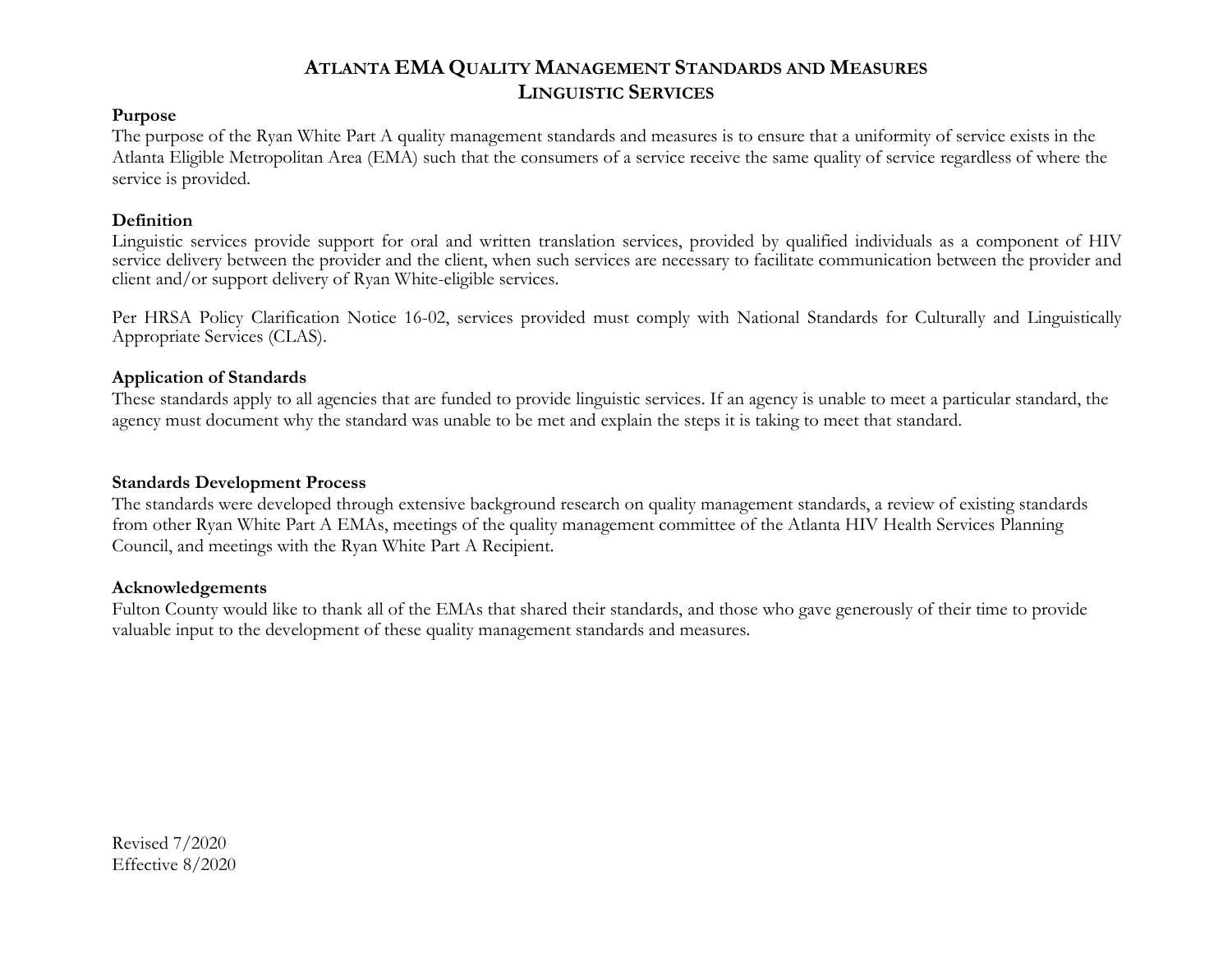| <b>Policies and Procedures</b><br>I.                                                                                                                                                                                                                                                                                                                                                                                                                                                                                                                                                                                                                                                                                                                                                                                                                                                                                                                                                                                                                                                                               |                                                                                            |
|--------------------------------------------------------------------------------------------------------------------------------------------------------------------------------------------------------------------------------------------------------------------------------------------------------------------------------------------------------------------------------------------------------------------------------------------------------------------------------------------------------------------------------------------------------------------------------------------------------------------------------------------------------------------------------------------------------------------------------------------------------------------------------------------------------------------------------------------------------------------------------------------------------------------------------------------------------------------------------------------------------------------------------------------------------------------------------------------------------------------|--------------------------------------------------------------------------------------------|
| Standard                                                                                                                                                                                                                                                                                                                                                                                                                                                                                                                                                                                                                                                                                                                                                                                                                                                                                                                                                                                                                                                                                                           | Measure                                                                                    |
| A. Agency must have policies and procedures in place that address confidentiality<br>(HIPAA), grievance procedures and supervision requirements per federal and state<br>law and local regulations.                                                                                                                                                                                                                                                                                                                                                                                                                                                                                                                                                                                                                                                                                                                                                                                                                                                                                                                | Policy and procedure manual<br>Grievance procedure posted in visible location<br>$\bullet$ |
| B. Agency has eligibility requirements for services in written form. This is inclusive of:<br>$\checkmark$ Clients rights and responsibilities<br>Release of information/confidentiality<br>✓<br>Eligibility for services                                                                                                                                                                                                                                                                                                                                                                                                                                                                                                                                                                                                                                                                                                                                                                                                                                                                                          | Policy on file<br>$\bullet$                                                                |
| C. Agency is licensed and/or accredited by the appropriate city/county/state/federal<br>agency.                                                                                                                                                                                                                                                                                                                                                                                                                                                                                                                                                                                                                                                                                                                                                                                                                                                                                                                                                                                                                    | Current licensure on file from appropriate<br>city/county/state/federal agency             |
| D. Agency has written policies and procedures in place that protect the physical safety<br>and well-being of staff and clients. This is inclusive of:<br>$\checkmark$ Physical agency safety management and public health emergencies<br>Meets fire safety requirements<br>Complies with Americans with Disabilities Act (ADA)<br>Is clean, comfortable and free from hazards<br>Complies with Occupational Safety and Health Administration<br>(OSHA) infection control practices<br>Follows recommendations of Centers for Disease Control and<br>Prevention (CDC) guidelines during pandemics and outbreaks<br>Maintains and updates an emergency preparedness plan<br>Crisis management and psychiatric emergencies<br>$\checkmark$<br>How to assess emergent/urgent vs. routine need<br>Verbal intervention<br>Non-violent physical intervention<br>Emergency medical contact information<br>Incident reporting<br>Voluntary and involuntary inpatient admission<br>Refusal of services<br>Personnel<br>Roles and responsibilities of staff, including supervision<br>responsibilities and staff/client ratio | Policy on file<br>$\bullet$<br>Program Monitoring<br>$\bullet$                             |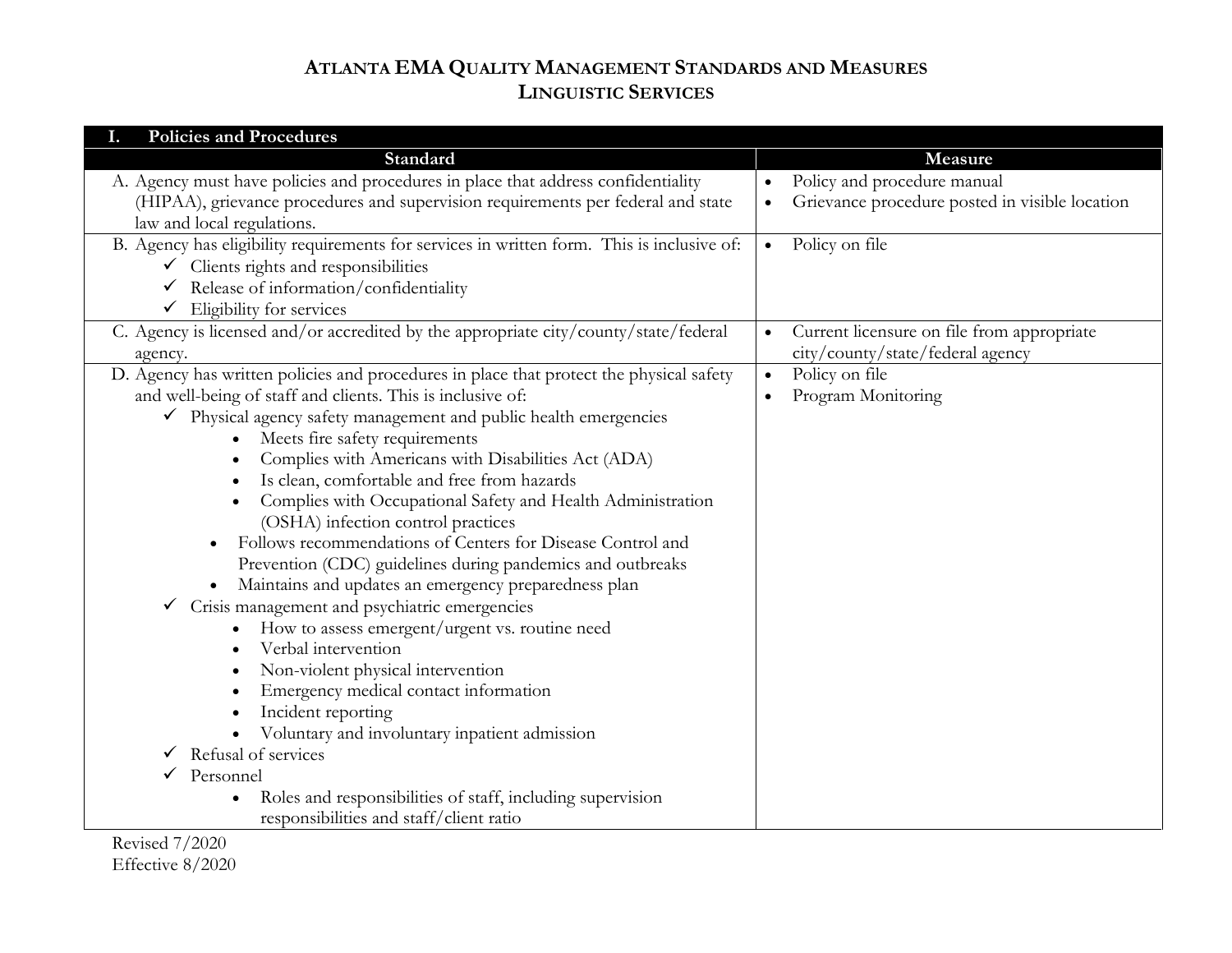| Ethics contract on personal boundaries (encompassing physical,<br>emotional, spiritual & financial)<br>√ Client/Parent/Guardian Rights and Responsibilities (see Standard IV)<br>Health Record Storage and Maintenance<br>$\checkmark$<br>Complies with DHHS, Office of Civil Rights HIPAA<br>requirements<br>$\checkmark$ Business Association Agreements on file                                                                                                                                                                                                                                                                                                                                                                                                                                                                                                                                                                                                                                                                                                                                                                                                                       |                                                    |
|------------------------------------------------------------------------------------------------------------------------------------------------------------------------------------------------------------------------------------------------------------------------------------------------------------------------------------------------------------------------------------------------------------------------------------------------------------------------------------------------------------------------------------------------------------------------------------------------------------------------------------------------------------------------------------------------------------------------------------------------------------------------------------------------------------------------------------------------------------------------------------------------------------------------------------------------------------------------------------------------------------------------------------------------------------------------------------------------------------------------------------------------------------------------------------------|----------------------------------------------------|
| E. Agency has a formal relationship with a mental health/substance abuse professional<br>for consultation as needed if a mental health/substance abuse professional is not on<br>staff.                                                                                                                                                                                                                                                                                                                                                                                                                                                                                                                                                                                                                                                                                                                                                                                                                                                                                                                                                                                                  | Written letter of agreement on file<br>$\bullet$   |
| F. Agency has private, confidential office space for seeing clients (e.g. no half-walls or<br>cubicles, all rooms must have doors).                                                                                                                                                                                                                                                                                                                                                                                                                                                                                                                                                                                                                                                                                                                                                                                                                                                                                                                                                                                                                                                      | Site Visit/Program Monitoring<br>$\bullet$         |
| G. Agency will have all inactivated client records in a confidential locked location for a<br>period as stipulated by law.                                                                                                                                                                                                                                                                                                                                                                                                                                                                                                                                                                                                                                                                                                                                                                                                                                                                                                                                                                                                                                                               | Site Visit/Program Monitoring<br>$\bullet$         |
| H. Agency is contractually required to maintain documentation of the following which<br>shall be made available to the Recipient and HRSA upon request and during Ryan<br>White Part A site visits:<br>$\checkmark$ Documentation that linguistic services are being provided as a component of<br>HIV service delivery between the provider and the client, to facilitate<br>communication between the client and provider and the delivery of Ryan<br>White-eligible services in both group and individual settings.<br>Services are provided by appropriately trained and qualified individuals holding<br>$\checkmark$<br>appropriate State or local certification.<br>Maintain program files that document:<br>$\checkmark$<br>Number and types of providers requesting and receiving services<br>Number of assignments<br>Languages involved<br>Types of services provided – oral interpretation or written translation,<br>and whether interpretation is for an individual client or group<br>Maintain documentation showing that interpreters and translators<br>employed with Ryan White funds have appropriate training and hold<br>relevant State and/or local certification. | Program Monitoring<br>Personnel files<br>$\bullet$ |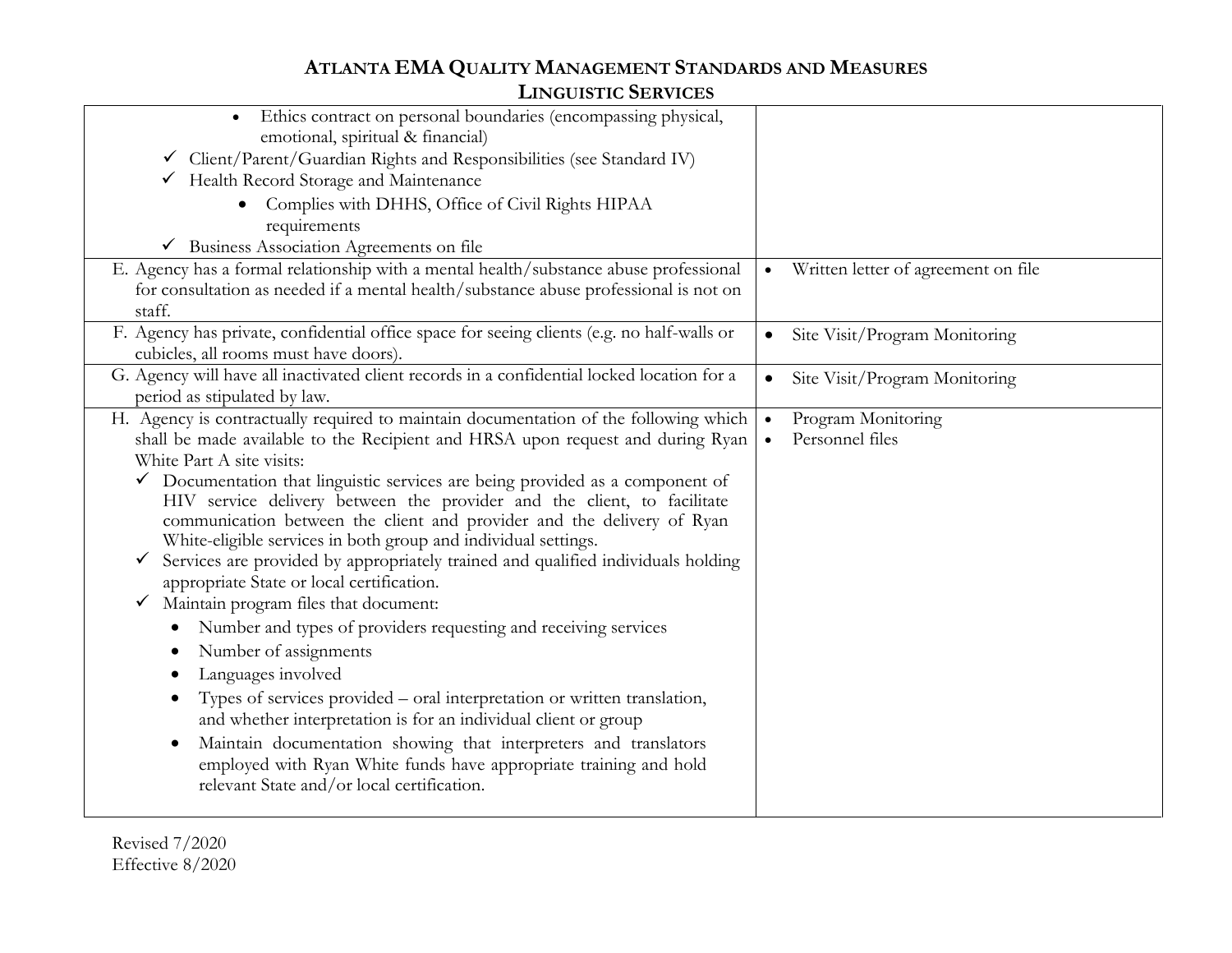| <b>Program Staff</b><br>Н.                                                                                                                                                                                                                                                                   |                                                                                                                                                                                                             |
|----------------------------------------------------------------------------------------------------------------------------------------------------------------------------------------------------------------------------------------------------------------------------------------------|-------------------------------------------------------------------------------------------------------------------------------------------------------------------------------------------------------------|
| Standard                                                                                                                                                                                                                                                                                     | Measure                                                                                                                                                                                                     |
| A. Staff is trained and knowledgeable about HIV/AIDS and available resources.                                                                                                                                                                                                                | Personnel file                                                                                                                                                                                              |
| B. Staff has appropriate skills, relevant experience, cultural and linguistic competency,<br>knowledge about HIV/AIDS and available health and social service related<br>resources.                                                                                                          | Staff résumés in personnel files<br>$\bullet$<br>State or local certification and training records in<br>personnel file<br>Client satisfaction survey<br>$\bullet$                                          |
| C. Staff has a clear understanding of their job description and responsibilities as well as<br>agency policies and procedures.                                                                                                                                                               | Job description on file<br>$\bullet$<br>Statement on file, signed by staff and supervisor                                                                                                                   |
| III. Access to Services                                                                                                                                                                                                                                                                      |                                                                                                                                                                                                             |
| Standard                                                                                                                                                                                                                                                                                     | Measure                                                                                                                                                                                                     |
| A. Agency is accessible to desired target populations. Accessibility includes:<br>$\checkmark$ Proximity to community impacted by HIV<br>$\checkmark$ Proximity to mass transit<br>Proximity to low-income individuals<br>$\checkmark$<br>Proximity to underinsured or uninsured individuals | Site visit<br>Agency client data report consistent with funding<br>$\bullet$<br>requirements                                                                                                                |
| B. Agency demonstrates the ability to provide culturally and linguistically competent<br>services according to Atlanta EMA standards for desired target population                                                                                                                           | Personnel and training records<br>$\bullet$<br>Site visit<br>$\bullet$<br>Client satisfaction survey<br>Agency client data report consistent with funding<br>requirements                                   |
| C. Agency demonstrates input from clients in the design and delivery of linguistic<br>services.                                                                                                                                                                                              | Existence of Consumer Advisory Board (CAB); if<br>$\bullet$<br>agency does not have a CAB, it may ask for client<br>input from the Consumer Caucus or other<br>agencies' CABs<br>Client satisfaction survey |
| D. Agency is compliant with ADA requirements for non-discriminatory policies and<br>practices and for the provision of reasonable accommodations to address<br>communication (i.e. sign language interpreter).                                                                               | Policy on file<br>$\bullet$                                                                                                                                                                                 |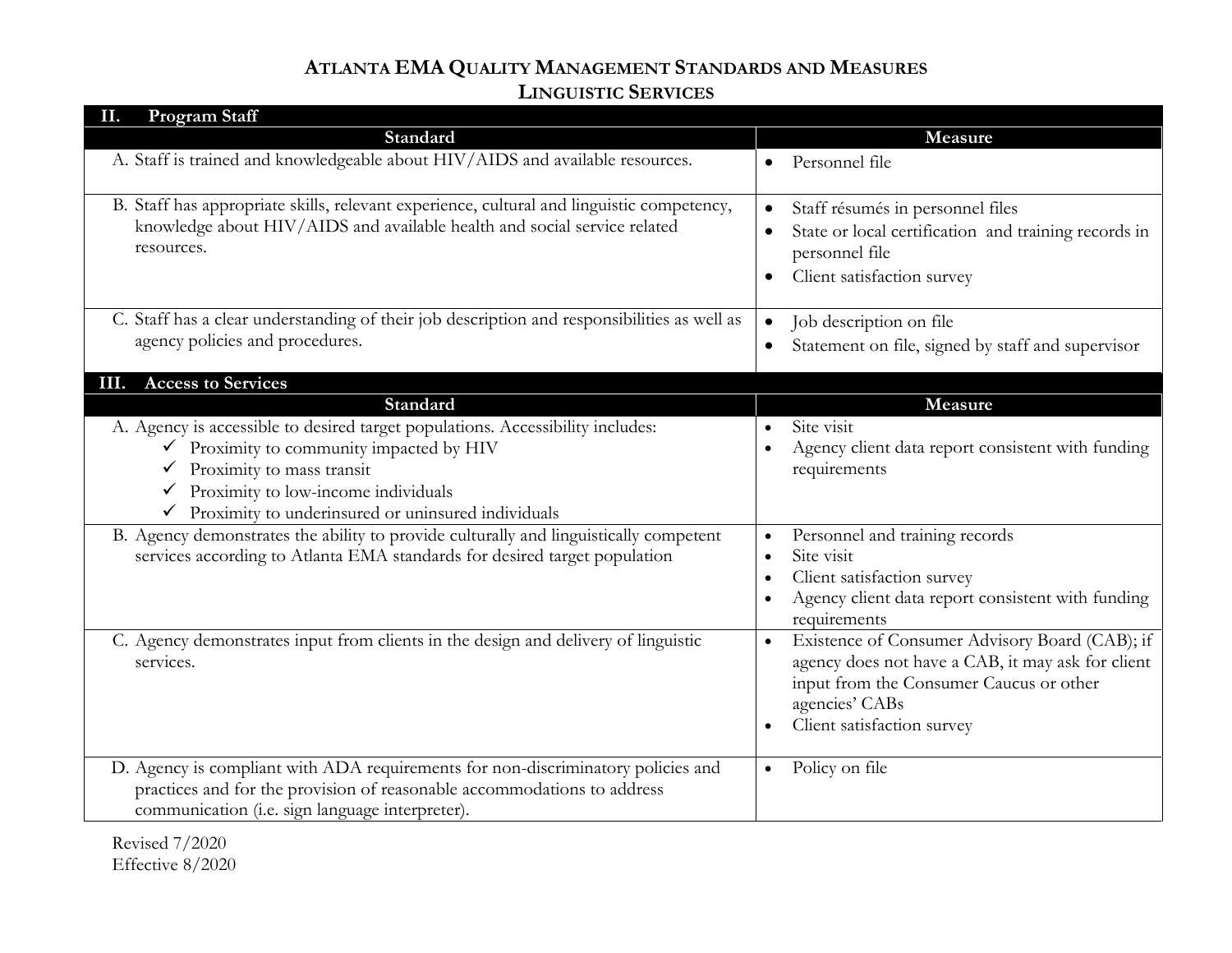| E. Agency is accessible using HIPAA-compliant applications to complement telehealth<br>services with healthcare-specific features and security.<br>IV.                                                                                                                                                                                                                                                                                                                                                                                                                                                                                                                                                                                                                                  | Policy on file<br>$\bullet$<br>Personnel and training records<br>$\bullet$<br>Program Review                                                                                                                                               |
|-----------------------------------------------------------------------------------------------------------------------------------------------------------------------------------------------------------------------------------------------------------------------------------------------------------------------------------------------------------------------------------------------------------------------------------------------------------------------------------------------------------------------------------------------------------------------------------------------------------------------------------------------------------------------------------------------------------------------------------------------------------------------------------------|--------------------------------------------------------------------------------------------------------------------------------------------------------------------------------------------------------------------------------------------|
| <b>Eligibility Determination/Screening</b>                                                                                                                                                                                                                                                                                                                                                                                                                                                                                                                                                                                                                                                                                                                                              |                                                                                                                                                                                                                                            |
| Standard<br>A. Provider determines client eligibility for services. Client eligibility will be reassessed<br>every six months. The process to determine client eligibility must be completed in a time<br>frame so that screening is not delayed. Eligibility assessment must include at a minimum:<br>$\checkmark$ Proof of HIV status<br>$\checkmark$ Proof of income not greater than 400% of the Federal Poverty Level<br>$\checkmark$ Proof of residency<br>$\checkmark$ Proof of payor of last resort<br>Proof of active participation in primary care or documentation of the client's<br>plan to access primary care<br>• At least 1 visit with a primary care provider every 6 months<br>• For affected children $\leq 4$ , at least 1 primary care visit within 12<br>months. | Measure<br>Client record<br>Policy on file<br>$\bullet$<br>Agency client data report consistent with funding<br>requirements                                                                                                               |
| B. Client is informed of services available and what client can expect if s/he enrolls in                                                                                                                                                                                                                                                                                                                                                                                                                                                                                                                                                                                                                                                                                               | Client record<br>$\bullet$                                                                                                                                                                                                                 |
| services, including methods and scope of service delivery. Clients will also be<br>informed of the documentation requirements for services.                                                                                                                                                                                                                                                                                                                                                                                                                                                                                                                                                                                                                                             | Client satisfaction survey                                                                                                                                                                                                                 |
| C. Staff will provide client with referral information to other services, as appropriate.                                                                                                                                                                                                                                                                                                                                                                                                                                                                                                                                                                                                                                                                                               | Policy on file<br>$\bullet$                                                                                                                                                                                                                |
| V. Service Coordination/Referral                                                                                                                                                                                                                                                                                                                                                                                                                                                                                                                                                                                                                                                                                                                                                        |                                                                                                                                                                                                                                            |
| A. Agency staff acts as a liaison between the client and other service providers to<br>support coordination and delivery of high quality care. For those clients not in<br>outpatient ambulatory health services, agency staff must note progress towards<br>linking the client into outpatient ambulatory health services.                                                                                                                                                                                                                                                                                                                                                                                                                                                             | Client record – documentation of with whom<br>staff are communicating and progress to linking<br>client to primary care if appropriate<br>Agency client data report consistent with funding<br>$\bullet$<br>requirements<br>Policy on file |
| B. Staff must document:                                                                                                                                                                                                                                                                                                                                                                                                                                                                                                                                                                                                                                                                                                                                                                 | Client Record<br>$\bullet$                                                                                                                                                                                                                 |
| $\checkmark$ Quantity of services                                                                                                                                                                                                                                                                                                                                                                                                                                                                                                                                                                                                                                                                                                                                                       | Program files                                                                                                                                                                                                                              |
| Type of service                                                                                                                                                                                                                                                                                                                                                                                                                                                                                                                                                                                                                                                                                                                                                                         |                                                                                                                                                                                                                                            |
| $\checkmark$ Language interpreted                                                                                                                                                                                                                                                                                                                                                                                                                                                                                                                                                                                                                                                                                                                                                       |                                                                                                                                                                                                                                            |
| Revised 7/2020                                                                                                                                                                                                                                                                                                                                                                                                                                                                                                                                                                                                                                                                                                                                                                          |                                                                                                                                                                                                                                            |

Effective 8/2020